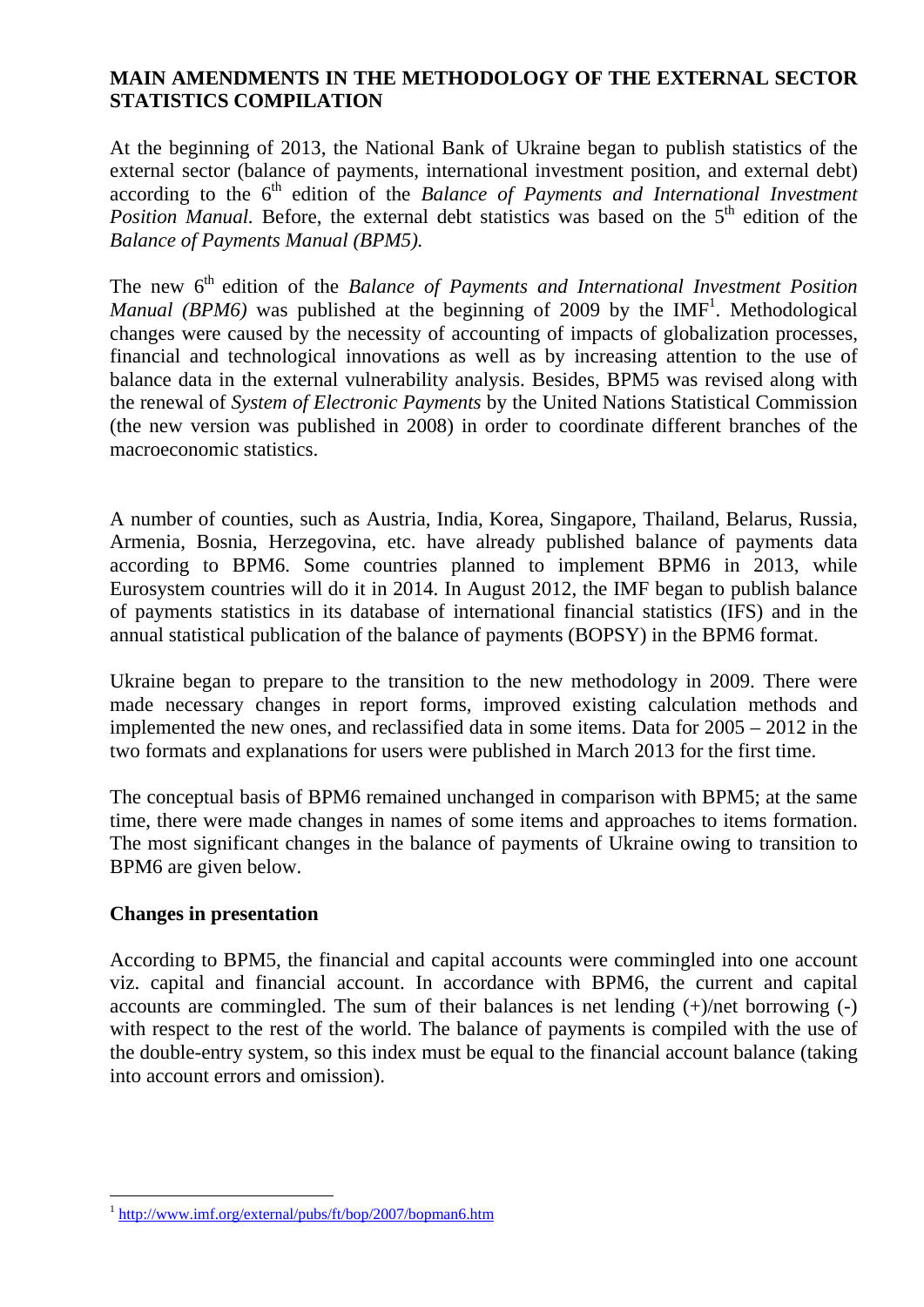|                                        |         | <b>USD</b> billions |
|----------------------------------------|---------|---------------------|
| <b>Balance of payments items</b>       | BPM5    | <b>BPM6</b>         |
| <b>Current account</b>                 | $-14.3$ | $-14.3$             |
| <b>Capital and financial account</b>   | 12.9    |                     |
| <b>Capital account</b>                 | 0.0     | 0.0                 |
| Net lending $(+)/$ net borrowing $(-)$ |         | $-14.3$             |
| <b>Financial account</b>               | 12.9    | $-12.9$             |
| Direct investment                      | 6.6     | $-6.6$              |
| Portfolio investment                   | 4.7     | $-4.7$              |
| Other investment                       | $-6.0$  | 6.0                 |
| Reserve assets                         | 7.6     | $-7.6$              |
| <b>Net errors and omissions</b>        | 1.4     | 1.4                 |
| <b>Balance</b>                         | 0.0     | 0.0                 |

# **Table 1. Balance of payments in 2012 in the two formats**

In the current and capital account, credit and debit operations are reflected with the "plus" sign (according to BPM5, debit operations were reflected with the "minus" sign). So, the balance is the difference between credit and debit indices (according to BPM5, the balance was the sum of the credit and debit indices).

The presentation of financial account items was changed. According to BPM5, an increase in assets was registered with the "minus" sign, whereas their reduction – with the "plus" sign. According to BPM6, the sign indicates an increase or decrease in assets/liabilities by separate instruments, i.e. a change with the "plus" sign denotes an increase in assets/liabilities, whereas the "minus" sign shows their decrease. A change in every type of assets is called "net acquisition of assets" (the difference between assets acquisition and disposal), while a change in every type of liabilities is called "net incurrence of liabilities" (the difference between incurrence of new liabilities and discharge of them).

According to BPM6, the balance of every category of the financial account or "net lending/borrowing" is the difference between net acquisition of assets and net incurrence of liabilities (according to BPM5, the balance was the sum of flows of assets and liabilities.

**Now, the sign of the balance of separate categories of the financial account and of the total financial account balance will be opposite.** According to BPM5, the positive balance showed an excess of a capital inflow in the country over its outflow. Now, in this case, the financial account balance will be negative and will show an excess of the net increase in liabilities over the net increase in assets, or the "net borrowing". The "net lending", or the positive balance will show that the economy allots funds to the rest of the world i.e. the net increase in assets exceeds the net increase in liabilities, or the country discharges existing liabilities (according to BPM5, the financial account balance was with the "minus" sign in this case).

## **Changes in classifications (names)**

The names of institutional sectors were changed as follows:

- "Central bank" instead of "Monetary authorities";
- "Deposit-taking corporations, except the central bank" (the short name will be "Banks") instead of "Banking sector".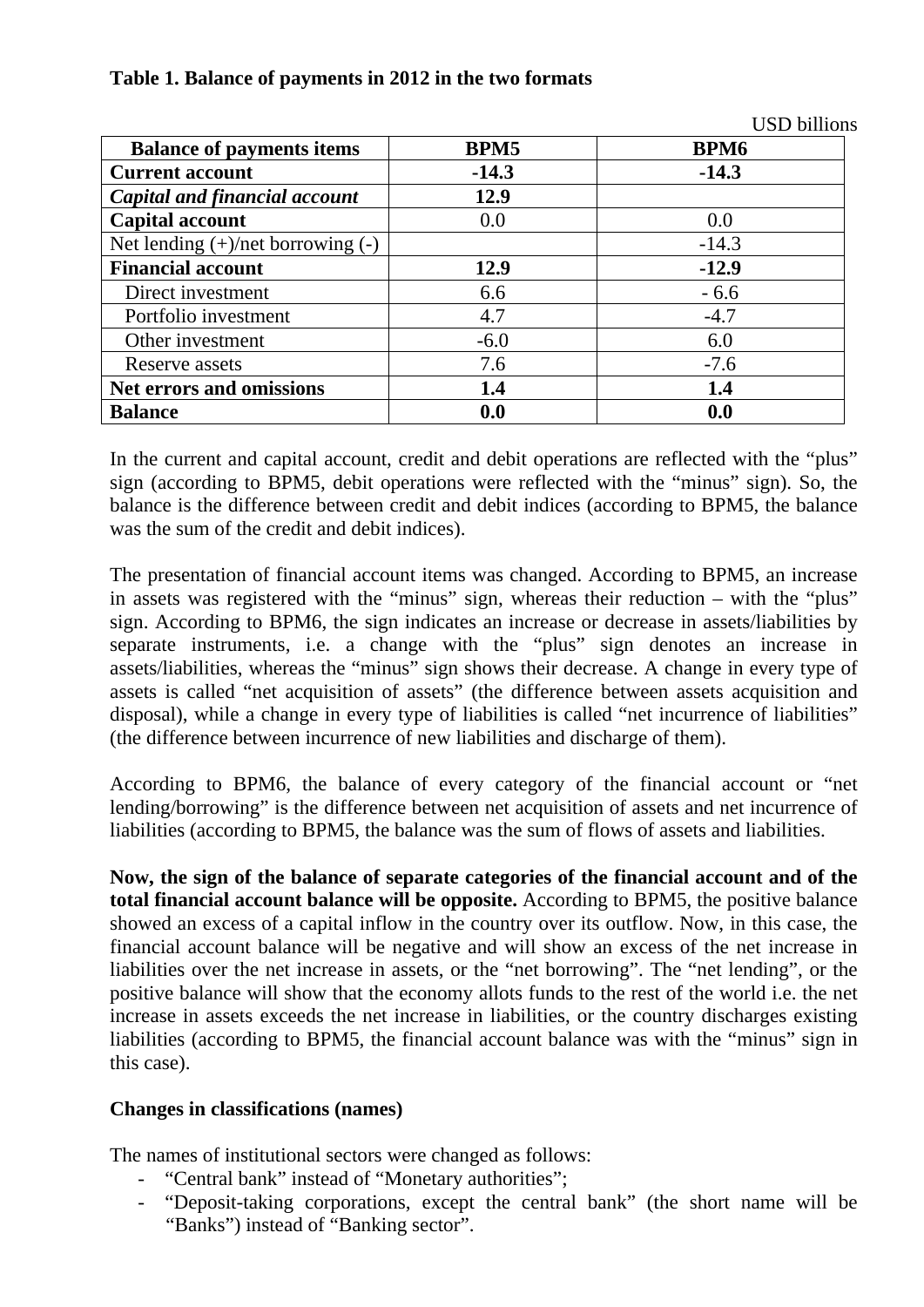The names of some items were changed as follows:

- In the current account, the *Income* item was changed into *Primary income* item, and the *Current transfers* item – into *Secondary income* item;
- In the *Financial account, portfolio investment* item, the *Bonds and other long-term debt securities* item was changed into *Long-term debt securities* item, and Money market instruments item – into *Short-term debt securities;*
- In the *Financial account, other investment* item, the *Trade credits* item was changed into *Trade credit and advances* item.

#### **Changes in approaches and formation of items**

In the current account, the most significant changes were made in approaches to reflection of goods for processing. According to BPM5, goods for processing were recorded in exports and imports of goods in gross terms. According to the new methodology, the value of goods for processing and the value of finished products made of these goods are not included in the general exports/imports of goods. At the same time, in the *Services* item, there is reflected the value of services on processing of material resources of other parties.

In Ukraine, services on processing of raw materials supplied by the customer are widespread in many branches, primarily, in oil processing and light industry. That is why the change in the methodology leads to a sizable decrease in exports and imports of goods, in particular, in 2012, down by 7.4% and 3.8%, correspondingly. At the same time, exports of services increase, up by11.5%. Thereby, the external trade balance remains almost unchanged, whereas the trade balance worsens, and the balance of services improves.



**(b)Balance of services**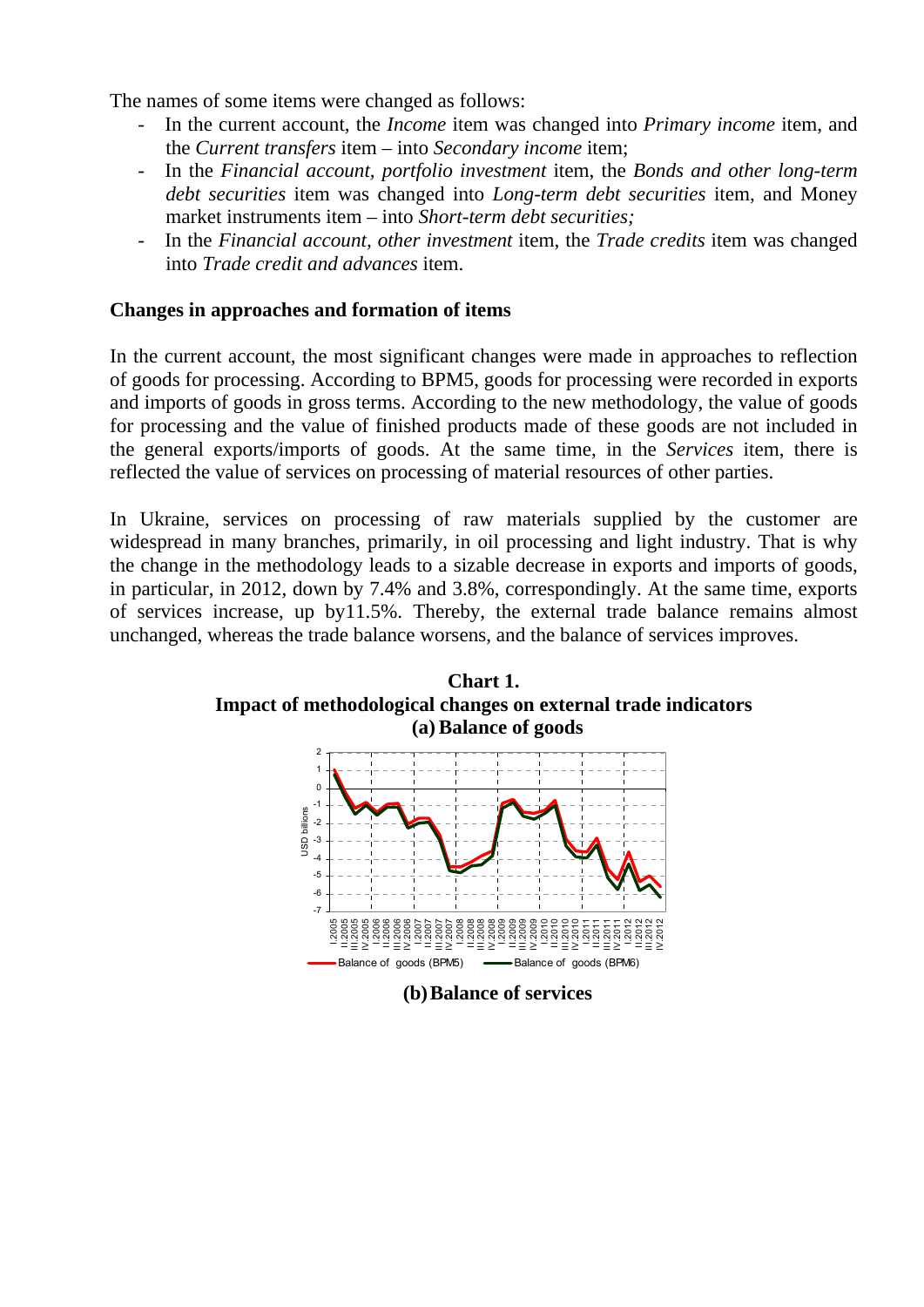

In the financial account, there were changed approaches to recording of terms of debts and arrears repayment. According to BPM6, actual changes in the external debt are recorded by the main instrument, whereas according to BPM5, scheduled repayments were given by the primary instrument, while accumulation and repayment of arrears were recorded in the *Other assets/Other liabilities* items.

*Generation of sizable overdue debts by residents of Ukraine in 2009 – 2012 is reflected with the "plus" sign in the* Other liabilities *item, whereas certain "revaluation" of a net capital inflow was reflected in the main instrument.* 

#### Chart 2.

**Impact of methodological changes on changes in liabilities on other sector loans**